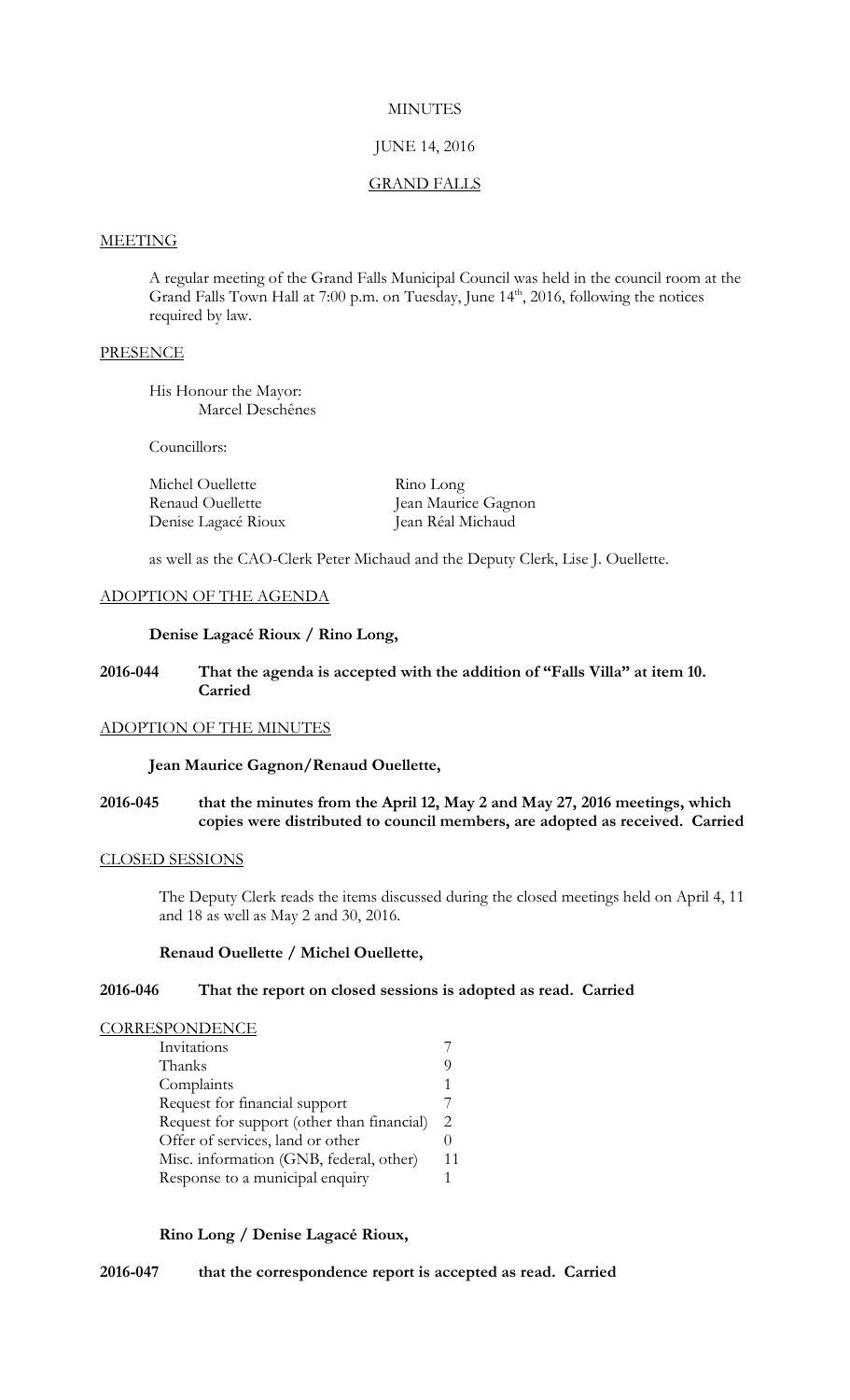#### DRINKING WATER

The potable water analyses for April and May 2016 were received showing « potable water » results.

## **Renaud Ouellette / Jean Maurice Gagnon,**

# **2016-048 that potable water tests be received and filed. Carried**

#### INTERVENTIONS BY THE PUBLIC – motions and new business

Mayor Deschênes explains the proposed motions and opens the floor to comments. No comments are received.

#### MOTIONS AND COMMITTEE REPORTS

#### PUBLIC WORKS

The Department is currently working on maintaining streets and hydrants. Street line painting has started and a water main was repaired. A tender call will be posted for 2016 asphalt.

Clean Water and Wastewater Fund (hydrant restauration)

#### **Renaud Ouellette / Michel Ouellette,**

# **2016-049 That the Grand Falls Town Council support the \$60,000 funding request to the Clean Water and Wastewater Fund for the restauration of fire hydrants. Carried**

Clean Water and Wastewater Fund (UV system – lagoon)

#### **Renaud Ouellette / Rino Long,**

# **2016-050 That the Grand Falls Town Council support the \$200,000 funding request to the Clean Water and Wastewater Fund for the installation of a UV system at the municipal lagoon. Carried**

#### ENVIRONMENT

The spring cleaning project was a success. Thank you to everyone who participated. Please keep the town clean and don't throw garbage on the ground. The riverbank along Front Street was urgently repaired.

Clean Water and Wastewater Fund (retention pond – E. H. Daigle Blvd.)

#### **Renaud Ouellette / Michel Ouellette,**

# **2016-051 That the Grand Falls Town Council support the \$47,000 funding request to the Clean Water and Wastewater Fund for the construction of a retention pond on Everard H. Daigle Boulevard. Carried**

# PLANNING

In April, 37 permits were given for a \$682,288 value and 36 permits were given in May for a value of \$456,264.

Planning Advisory Committee – members

## **Michel Ouellette / Jean Maurice Gagnon,**

**2016-052 Considering that Jean Réal Michaud was named to the PAC to represent citizens and was since elected to the Grand Falls Town Council;**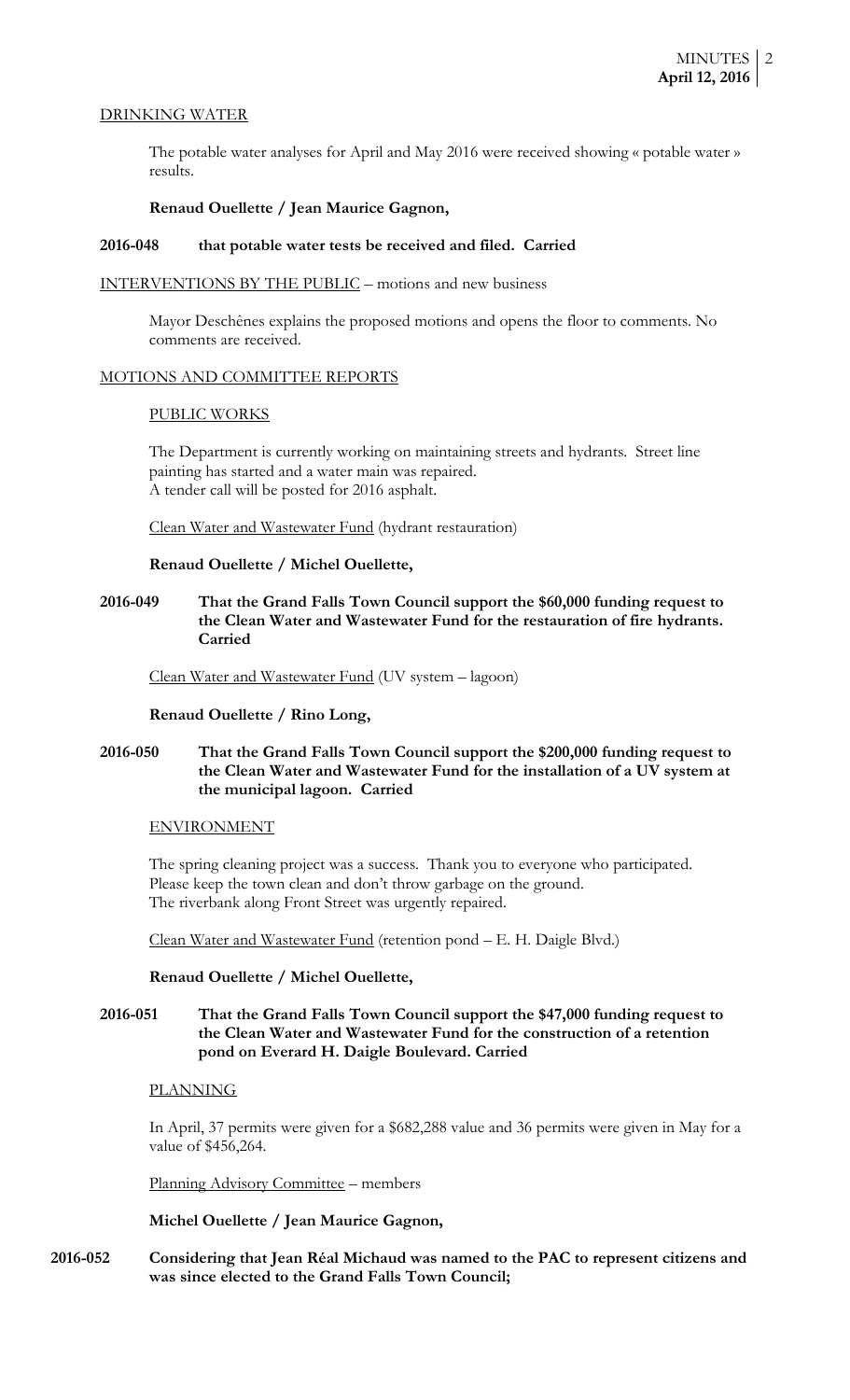**Considering that the regulations state that a majority of PAC members must represent citizens;**

**That PAC members are as follows:**

**Renaud Ouellette – until December 31st, 2017 Lise Ouellette – until December 31st, 2016 Rachel Dionne – until December 31st, 2016 Guy Cyr – until December 31st, 2018 Jocelyn Themens – until December 31st, 2017**

#### **Carried**

## FIRE

A report is given on monthly activities and the calls firefighters responded to. One call for mutual aid was answered. Six firefighters attended the Bathurst convention.

## JEUX DE L'ACADIE

The application to host the 2019 games was submitted. Summerside PEI and St. John NB are also candidates. The local committee is looking for 1,000 volunteers. People are invited to register.

# GOLF

The season has had a good start and the course is very nice. Seventeen tournaments are expected to date.

## FARMERS' MARKET

Lise Bourgoin Thériault is the new manager. People are invited to visit the market.

#### RECREATION, TOURISM AND CULTURE

Activities mentioned include: the pool opening on June  $27<sup>th</sup>$ , the Malabeam Center opened on May 20<sup>th</sup>, an open house is planned by NB Power (TBA), a drawing contest ends on July  $3<sup>rd</sup>$ , the campground opened on June 13<sup>th</sup> and the LaRochelle Center will open June 20<sup>th</sup>.

The Truck and Tractor Pull will be held on June  $18<sup>th</sup>$  and  $19<sup>th</sup>$ , the Agri Expo June  $30<sup>th</sup>$  and July 1<sup>st</sup> and the festival will take place from June  $29<sup>th</sup>$  to July 3<sup>rd</sup>.

#### ADMINISTRATION AND HUMAN RESOURCES

A good number of students will be working for the Town this summer.

Health and Security Policy 2016-02

## **Rino Long / Jean Réal Michaud,**

**2016-053 That policy no. 2016-02 entitled « Health and Safety Policy » is adopted as proposed. Carried**

FALLS VILLA

#### 2016-2017 members of the Grand Falls Manor

**Jean Maurice Gagnon / Renaud Ouellette,**

**2016-054 That the Grand Falls Town Council names the following individuals as members of the Grand Falls Manor for 2016-2017:**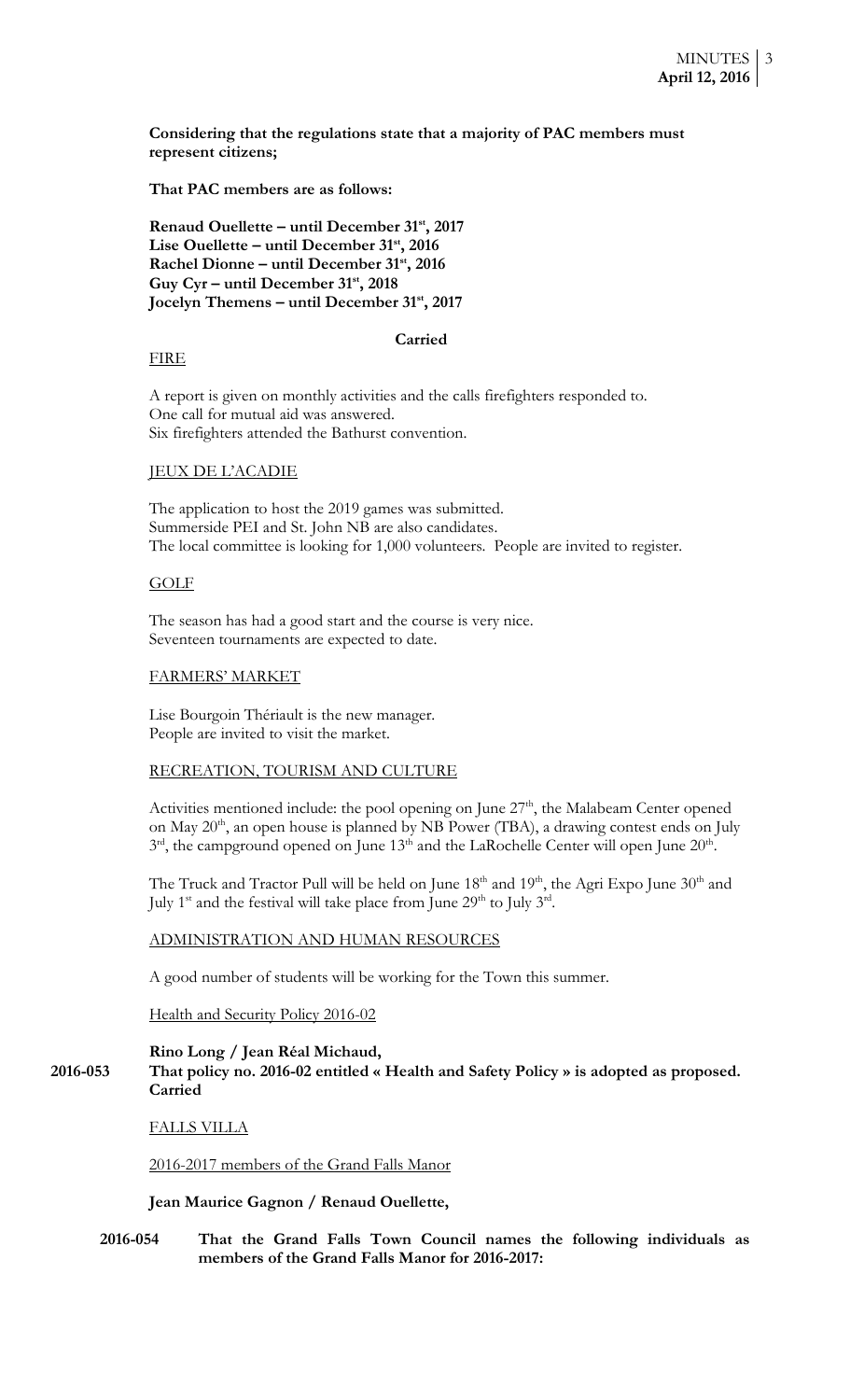**Ginette Bourgoin, Melvin Blanchette, Allain Desjardins, Gilbert Devost, Donald Dufour, Pat Kavanaugh, Denise Lagacé Rioux, Réjean Landry, Gilles Lang, Réginald Leblanc, Rino Long, Gilbert Michaud, Venette Michaud, Anne Nadeau, Gilles Pichette, Marthe Roussel et Denise Voyer. Carried**

#### POLICE

In April, there were seven denunciations and nine proceedings as well as one theft over \$5,000 and seven thefts under \$5,000.

In May, there were 26 denunciations and 19 proceedings as well as ten thefts under \$5,000 and none over \$5,000.

#### LIBRARY

The library is looking for help to launch the reading club on June 22<sup>nd</sup>. The used book sale will be held from June 29 to July 2.

#### **FINANCE**

In the General Fund, revenues are at 41.2% while expenses are at 35.6%. In the Water and Sewer Fund, revenues are at 41.2% while expenses are at 31.6%. It is noted that expenses are low because two employees are on long-term leave. A mid-year financial review will be done in early July.

#### Visa Desjardins

**Denise Lagacé Rioux / Rino Long,**

**2016-055 That the moral entity delegates, to the individuals hereinafter designated, the power of contact to request Visa Desjardins cards (the Cards), including their renewal and replacement if necessary, with the credit limit or limits granted by the "Fédération des caisses Desjardins du Québec" (the Federation);**

> **That the moral entity is the debtor towards the Federation of loaned sums and all other debts related to the use of the Cards and all related products, including sums exceeding the applicable credit limits, as well as applicable interest and charges;**

> **That the moral entity commits that the Cards are used subject to the Federation's variable credit contract conditions which accompany them and is responsible for all debts and obligations ensuing from the disrespect of these conditions;**

> **That the people identified hereinafter are authorized to sign any useful or necessary documents to give full effect to this resolution, to request any changes to the Cards issued, including all increase of the credit limit or limits, and that he or she have all the rights and powers associated with the management and use relating to the Cards;**

> **That the individuals hereinafter designated may indicate to the Federation persons responsible to ensure the management of the Cards' account, including in particular the designation and removal of the business' representatives authorised to obtain a Card, the distribution and modification of the Card's authorized credit limits as well as the addition and deletion of options related to the Cards, as need be;**

**Name of the individuals delegated: Peter Michaud and Rino Laforge.**

**That the Fédération des caisses Desjardins du Québec may consider this resolution in force until it receives a notice of its amendment or repeal. Carried**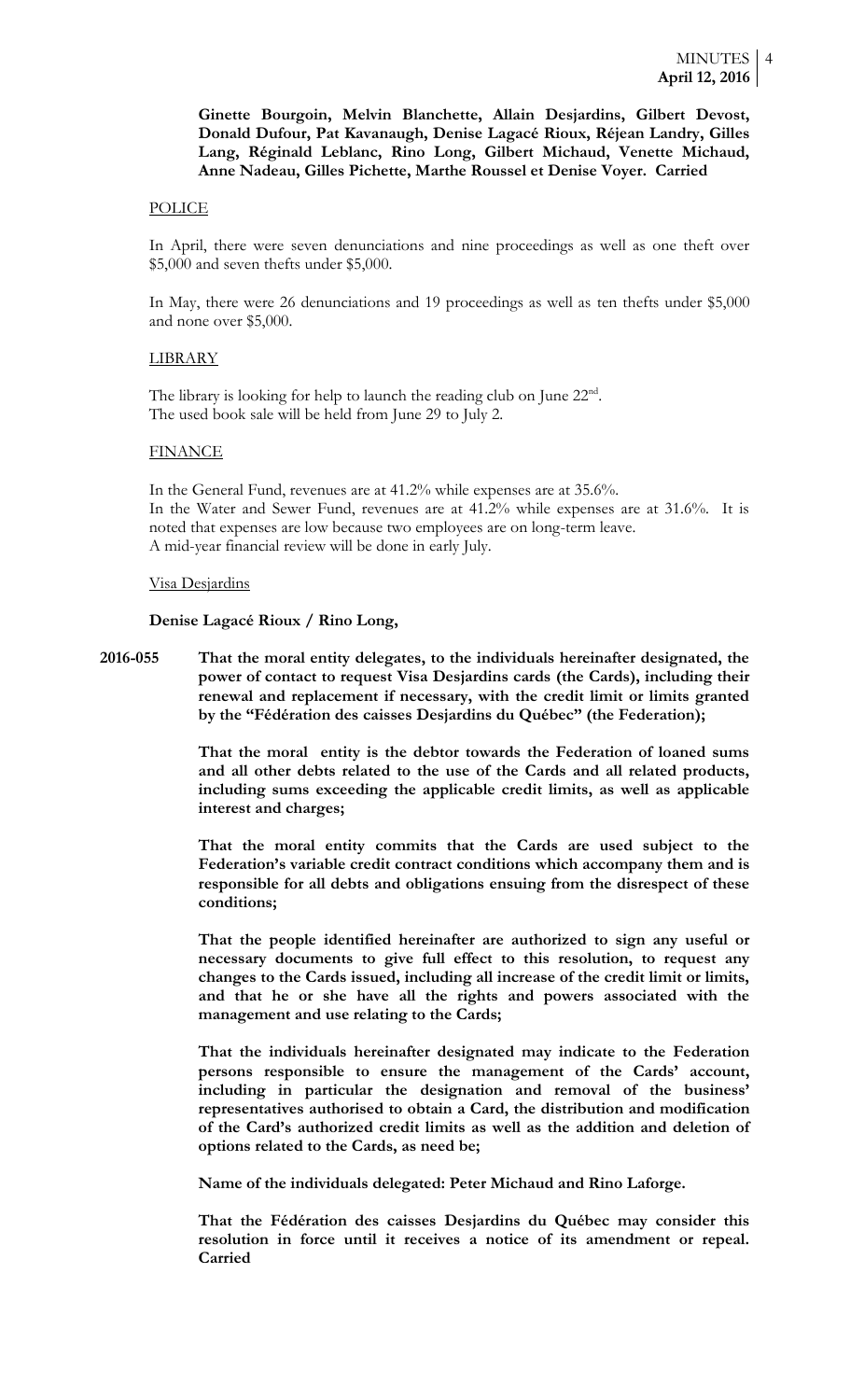#### CP land – Broadway

# **Denise Lagacé Rioux / Jean Réal Michaud,**

## **2016-056 That the Town of Grand Falls purchase the property of Canadian Pacific Railway Company with PID 65002297, measuring +/- 68,999 square feet for the amount of \$20,000. Carried**

#### GRAND FALLS CENTRAL BUSINESS DEVELOPMENT CORP.

A meeting was held at the CEPSC with downtown business owners and the consultant to explain the Broadway revitalisation project. Plans and estimates should be ready in about six weeks.

#### ECONOMIC DEVELOPMENT

Council awaits responses from neighbouring communities to start discussions on regional development.

A new moto for Council and employees will be announced at the next meeting.

#### COUNCIL INTERVENTION

Denise Lagacé Rioux – participation

The Deputy Mayor attended the annual meeting of the Falls Villa as well as the Thomas-Albert High School's Prix Thomas and the Gutsy Walk.

#### Denise Lagacé Rioux – incentive

The Council is presently working on different incentives that will be launched in July.

## PUBLIC INTERVENTION

#### Jocelyn Themens

Mr. Themens congratulates the newly elected Council. He reminds everyone of section 34.1 of the Municipalities Act and invites councillors to resign if they lose interest in order to let others take their place.

# Pierre Morin

Mr. Morin requests that the Town build a playground in his subdivision. Mayor Deschênes explains that the request will be discussed by Council. Mr. Morin also mentions a catch basin between his subdivision and M. G. Sénéchal that

needs to be lifted. He requests that it be repaired.

#### Yvon Levesque – prayer

Mr. Levesque reiterates his opinion that Council has a right to pray before its meetings.

#### MEDIA INTERVENTION

Mayor Deschênes thanks the press and requests that questions are asked in public and not only during private interviews.

The media questions if the Council will reinstate the prayer during meetings. The Mayor specifies that the prayer will be said before the meeting is opened and that this was a unanimous decision by Council.

Mayor Deschênes explains that any complaint received concerning the prayer will be considered. He mentions that municipalities are managed by the province of NB and that no directive has been received concerning the prayer on their part.